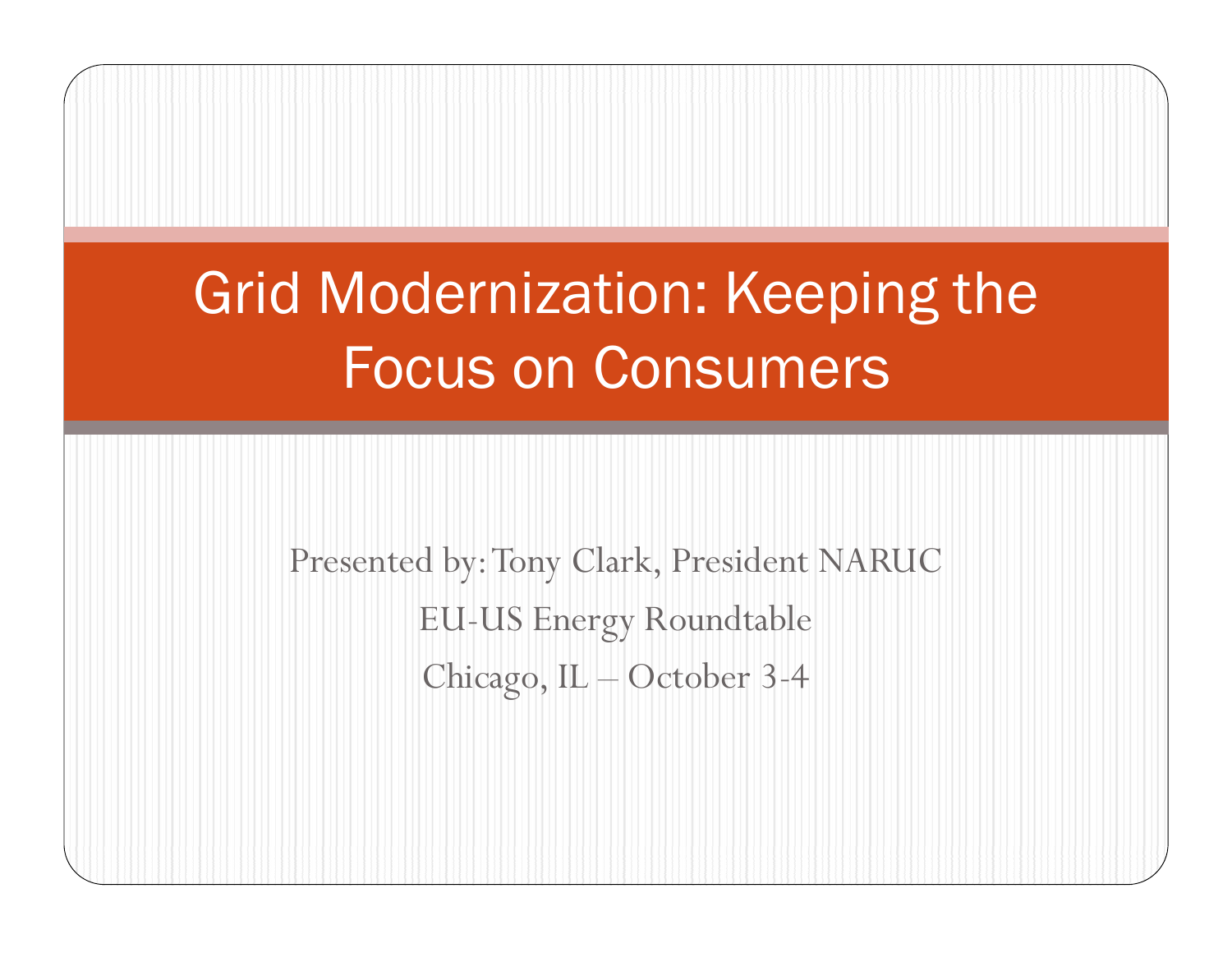#### Critical Consumer Issues Forum (CCIF)

- A collaboration of regulators, consumer advocates and utility industry stakeholders
- Each year, the executive committee of CCIF picks a consumer focused topic to analyze
- In its first year, the CCIF chose "Smart Grid"
- . Though the process, determined that "Grid Modernization" better reflected the topic at hand (smart grid was seen as too synonymous with smart meters)
- Through three separate collaborative meetings, developed a list of 30 Principles on Grid Modernization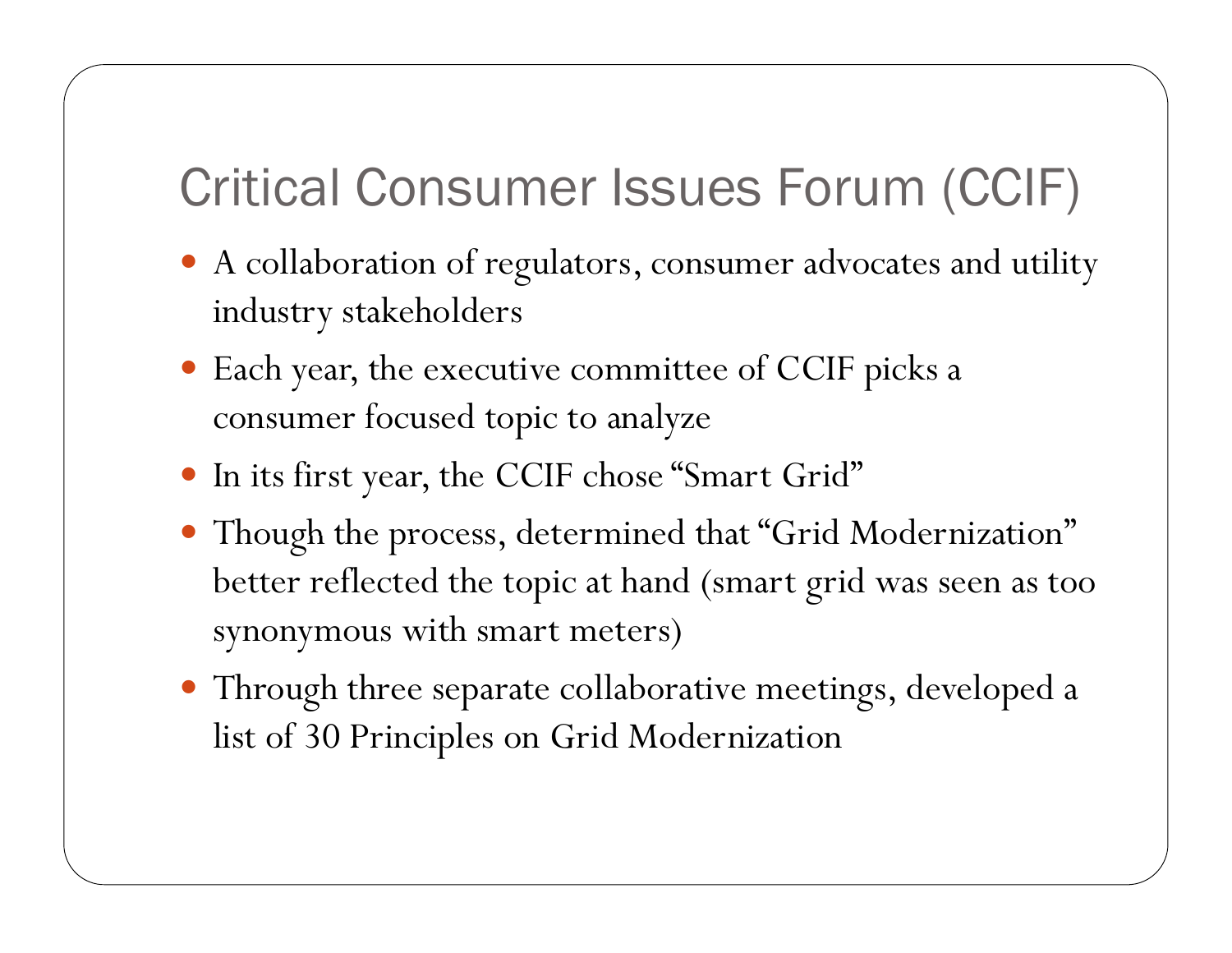### Principles of Grid Modernization

- Non-binding
- Offers a guide map for regulators, advocates and industry
- A list of things to consider, to keep at the forefront as grid modernization is addressed before your regulatory commission
- Broken into 5 topical areas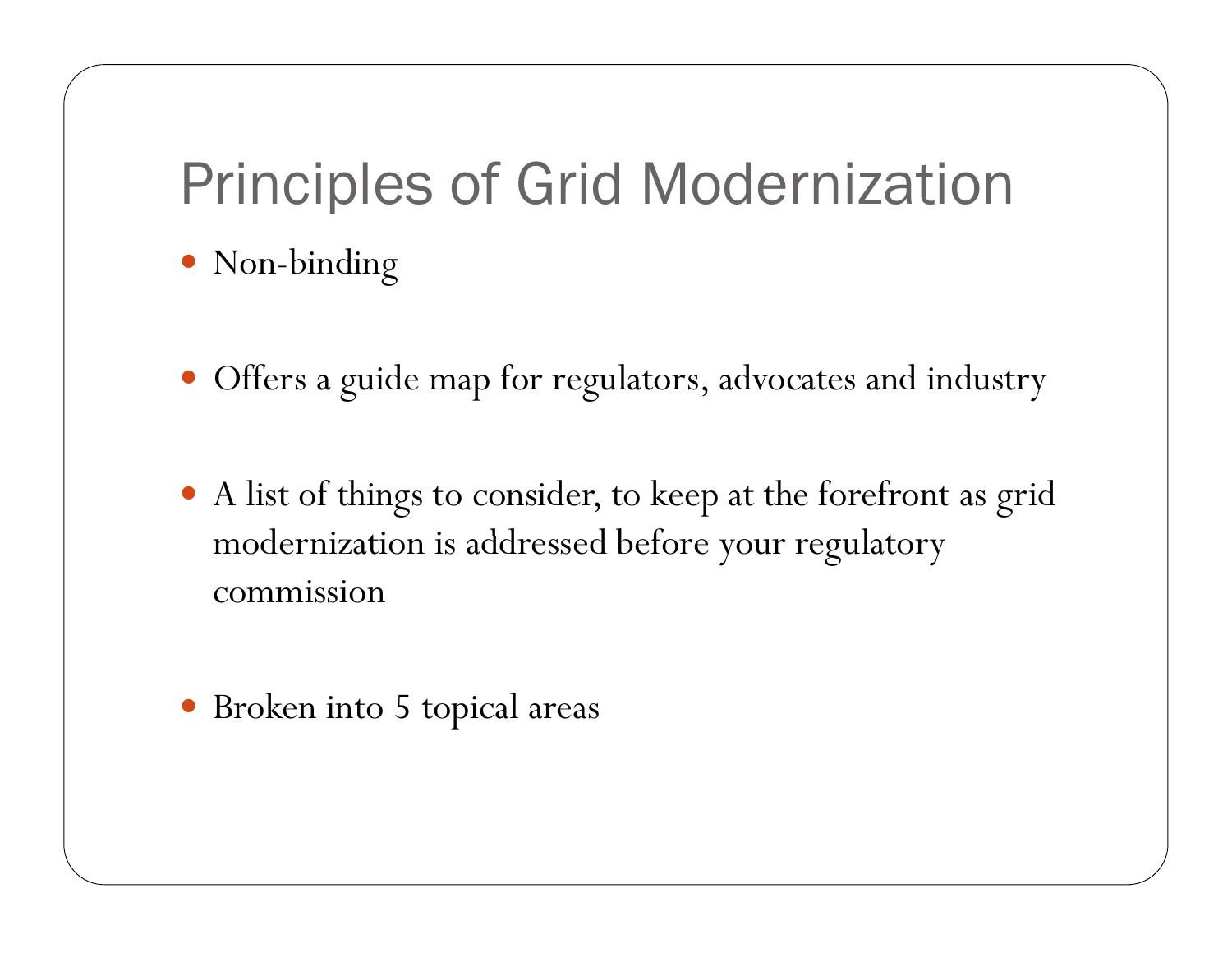#### 1. Consideration of Costs, Benefits and Risks

(1) The goals of grid modernization investments and technologies include:

- Greater system reliability;
- Better outage management;
- The opportunity for consumers to monitor and use energy more efficiently; and
- Maintained and enhanced access to affordable utility service.
- (2) Grid modernization investments must be cost-effective, and costs and benefits must be evaluated over the same time frame
- (3) When considering significant grid modernization projects, utilities should include a thorough analysis that identifies and articulates the broadest range of costs and benefits to the utilities and consumers in a consistent, transparent manner and that quantifies and verifies such costs and benefits, to the extent reasonably practicable (acknowledging various market structures)
- (4) Significant grid modernization projects must be thoroughly analyzed through a process that affords due process (such as an evidentiary proceeding or other similar process) to all stakeholders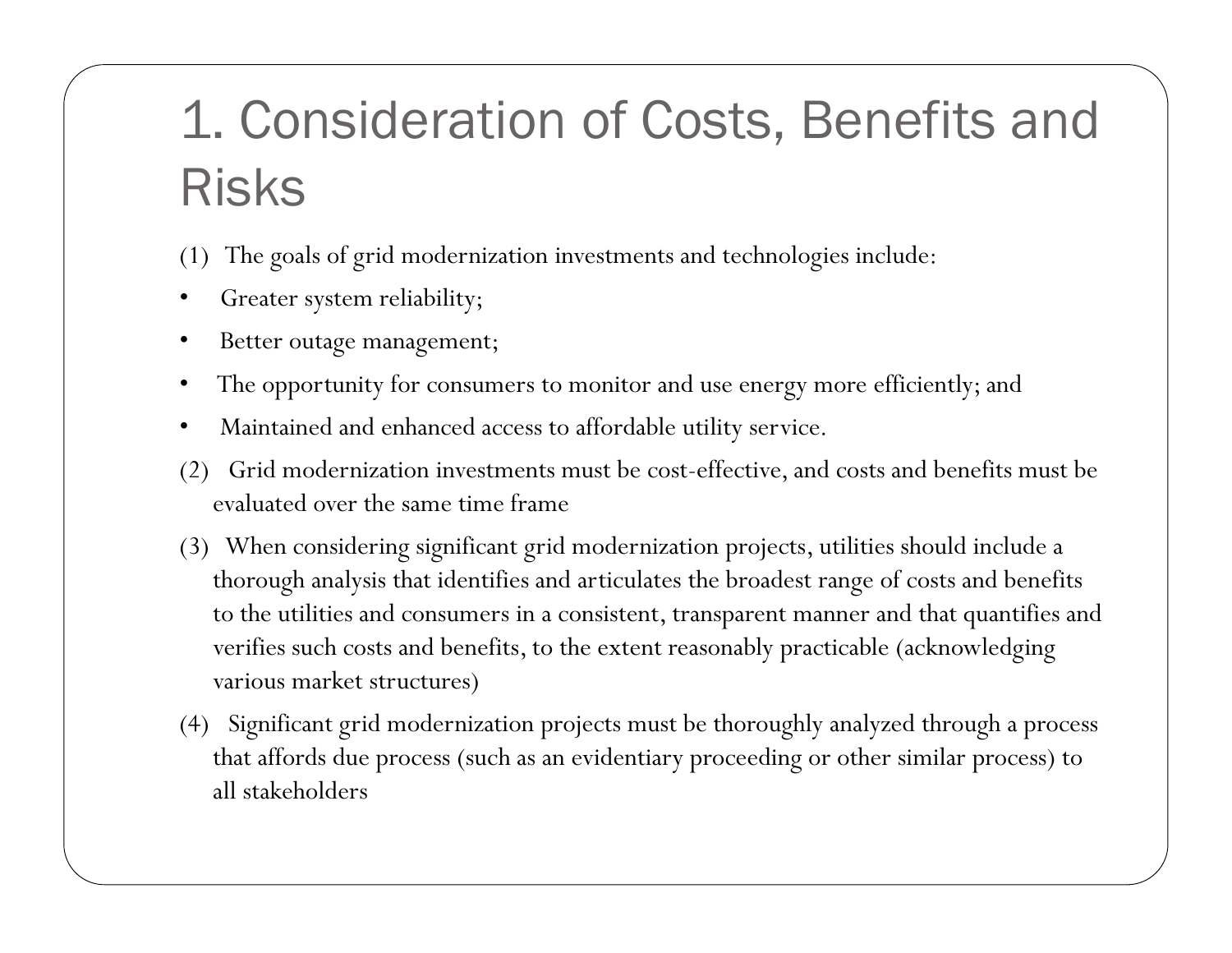### 1. Consideration of Costs, Benefits and Risks

(5) Grid modernization has the potential to provide new opportunities for innovative technologies and other direct and indirect benefits to consumers. The following list is indicative of the types of benefits that may accrue, some of which depend on customer participation.

Such benefits may include, but are not limited to:

- Predictive maintenance;
- Distribution system management;
- $\bullet$   $\;$  Increased operational efficiencies such as better asset utilization;
- Reduced line losses;
- Reduced transmission congestion;
- Facilitation of the delivery and measurement and verification of demand response and energy efficiency;
- Deferral of capital investments;
- Increased productivity;
- Improved level of service with fewer inconveniences (fewer outage calls) and reduced economic losses caused by outages an d poor power quality;
- Improved environmental conditions and economic growth;
- Increased capability, opportunity, and motivation to better manage energy budgets and consumption, in part through consumer-

facing applications (e.g., home energy management devices, smart appliances);

- Distributed technology integration, including renewable energy;
- Improved outage prevention, detection and restoration; and
- Facilitation of electric vehicles into the electric grid.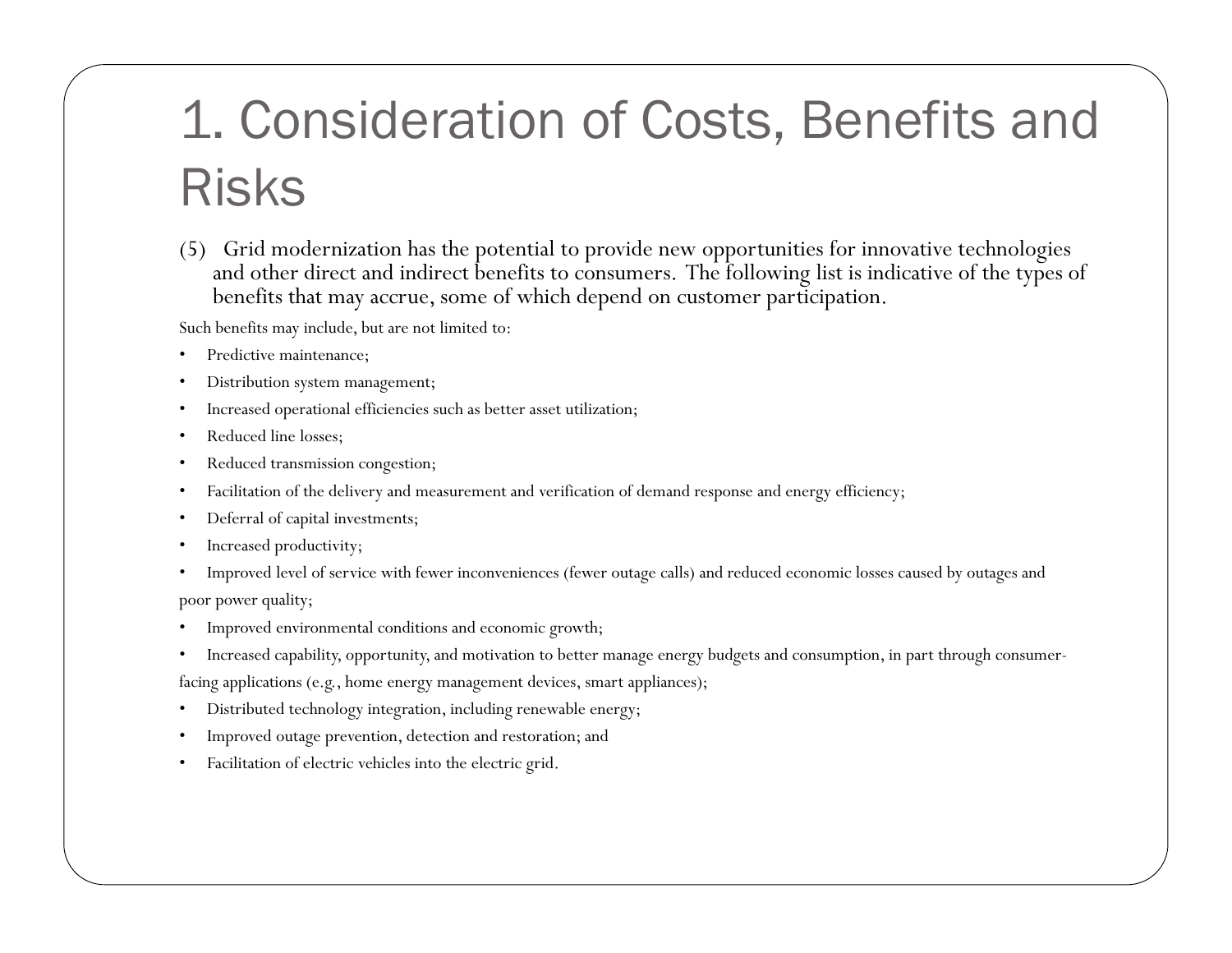# 1. Consideration of Costs, Benefits and Risk

Likewise, the costs and risks associated with grid modernization should be considered. Depending on the particular grid modernization project and its underlying circumstances, such costs and risks may include, but are not limited to:

- Cyber attacks and vulnerability of the grid;
- Obsolescence and stranded costs;
- Privacy breaches;
- Customer costs of participation and acceptance;
- Negative bill impacts;
- Regulatory consumer protection policies (e.g., disconnection rules for non-payment, including late and partial payments) not keeping up with new technology capabilities and new service offerings;
- Unforeseen future costs;
- Unpredictable and unstable prices resulting from variable pricing programs; and
- Customers making inadequately informed decisions regarding rate plans.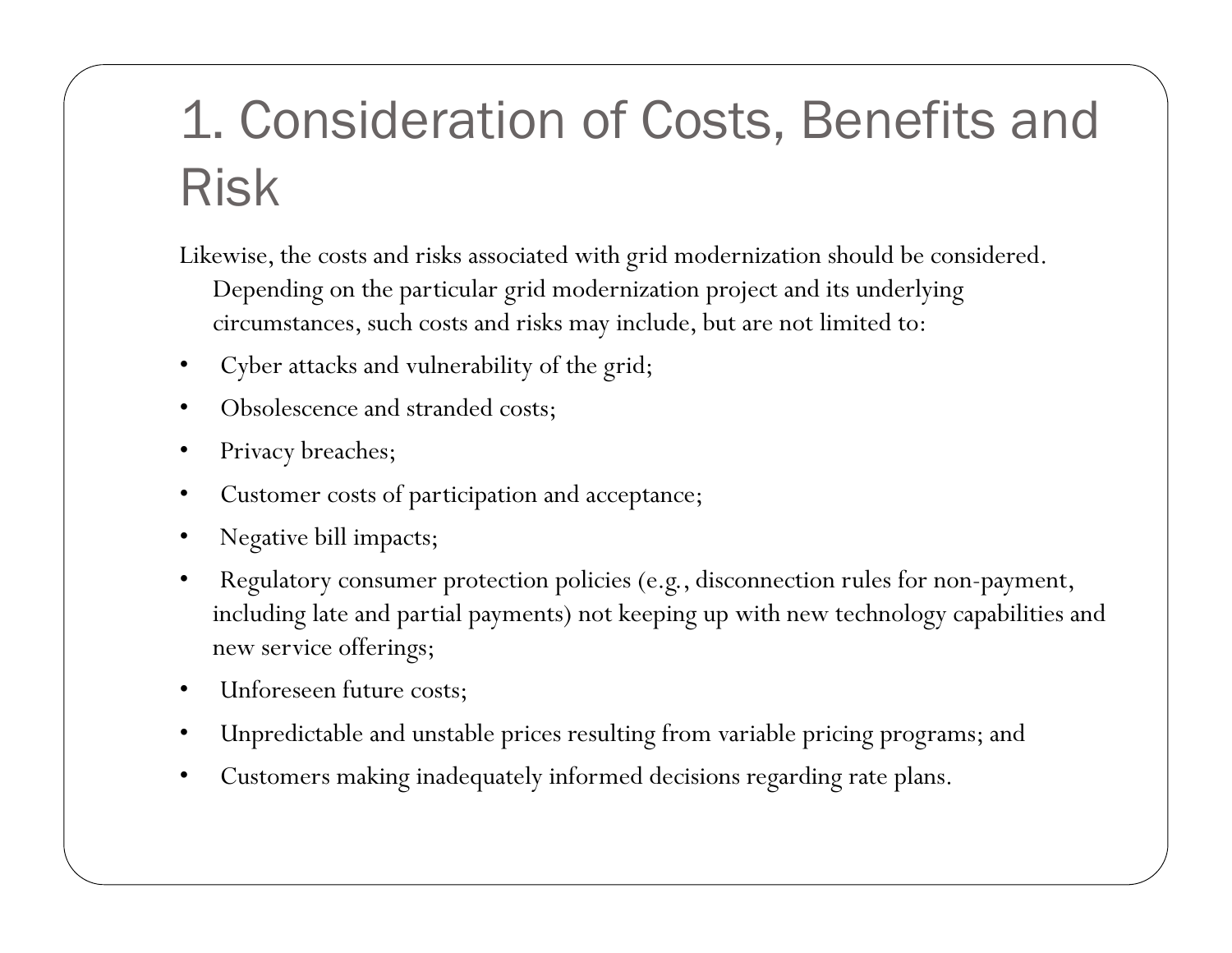# 2. Consumer Protections

- (6) Systems should be developed to provide timely delivery of energy usage and price data, in order to enable the active participation by consumers in better managing their energy consumption and costs.
- (7) Programs should be designed so that consumers, including low-income or at risk consumers, may respond to, and benefit from, variable pricing associated with smart meters.
- (8) If low-income or at-risk consumers participate in new variable rate and service programs, appropriate safeguards should be considered to address the specific issues they confront.
- (9) Grid modernization investments must not diminish consumer protections, especially related to the implementation of remote disconnection. Billing, dispute resolution policies and pre-paid services should be reviewed to ensure that consumer protections are retained or enhanced as technology evolves.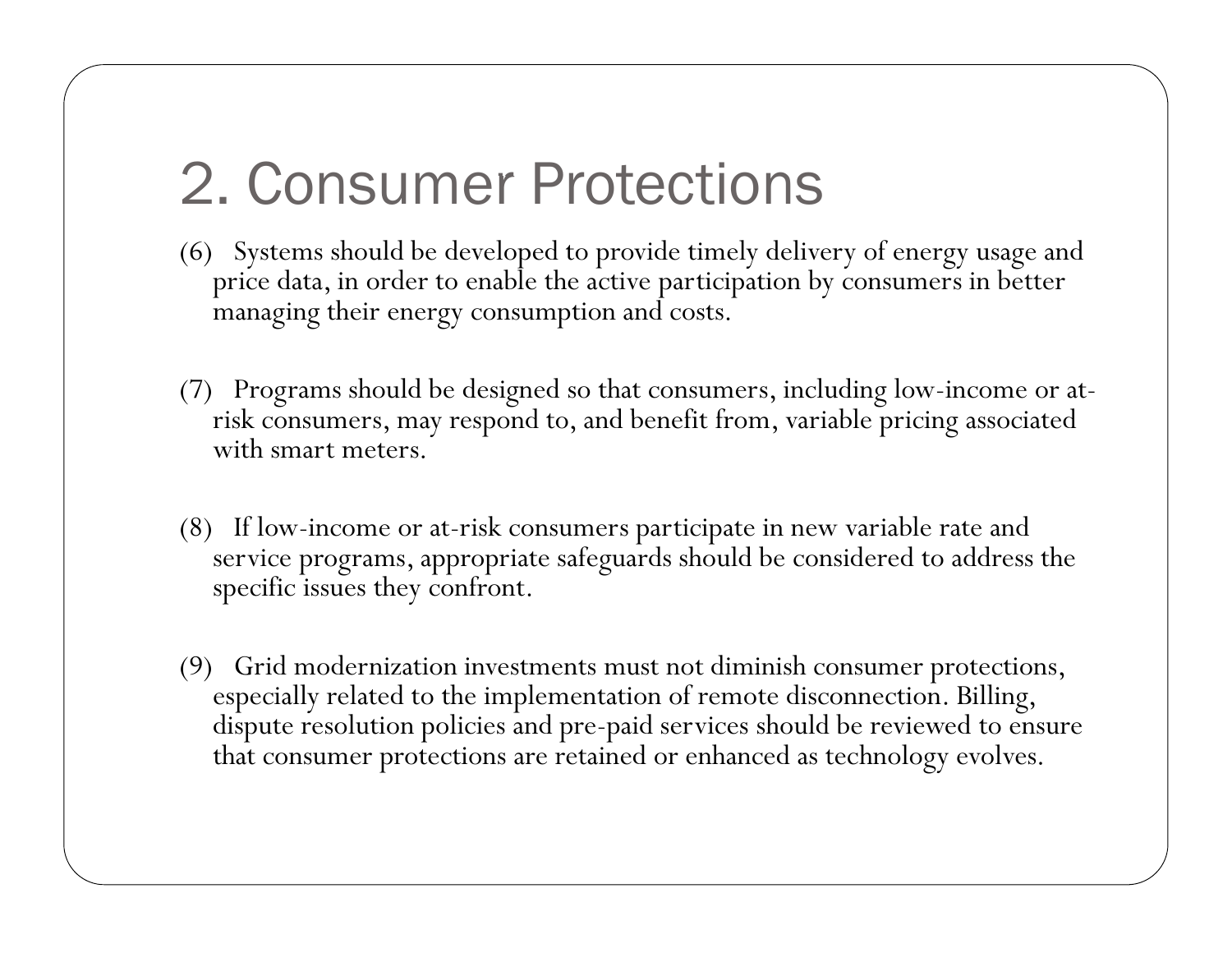# 3. Privacy and Security

(10) Protecting individual consumer information (e.g., customer name, address, account number, energy usage, etc.) from unauthorized disclosure is essential to successful grid modernization.

- (11) Consumers must have timely access to their own energy usage data.
- (12) Utilities and utility contractors must continue to protect consumer electricity usage data from unauthorized access. Utilities and utility contractors must have affirmative consent of consumers prior to disclosure of a consumer's personally identifiable energy usage data to any third party.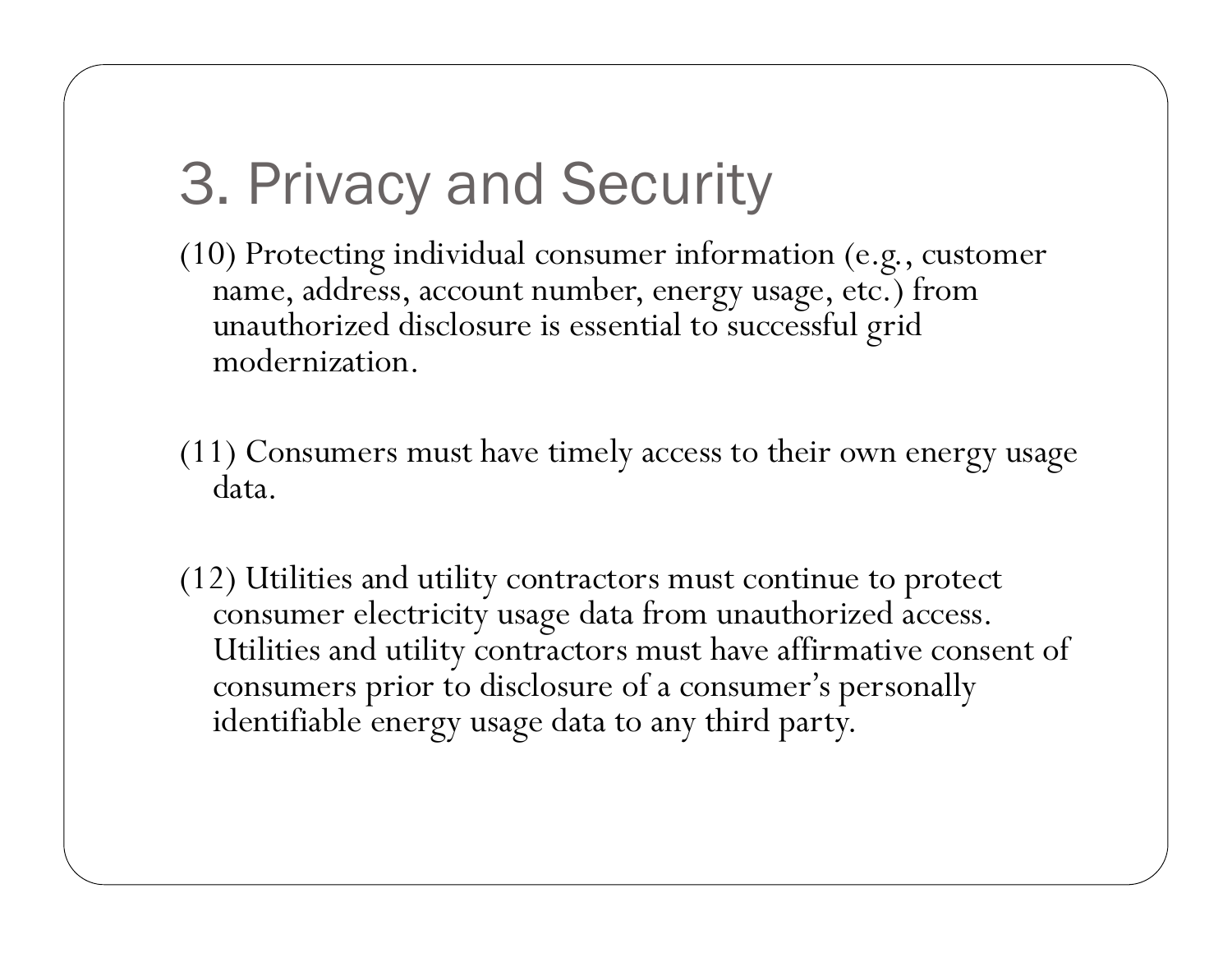# 3. Privacy and Security

- (13) Electric utilities must continue to have access to and the ability to use customerspecific energy usage data (CEUD), including operational data, to effectively render regulated services (e.g., to maintain safety and reliability, to properly and timely bill customers). Utilities must handle CEUD in a manner that protects the information and the privacy of the consumer. Unless other uses are affirmatively authorized by a state or federal regulatory authority or affirmatively authorized by the consumer, utilities must limit their use of CEUD to that necessary for the provision of regulated services.
- (14) A consumer must affirmatively authorize disclosure by the utility of his or her energy usage data to a third party. Such third party must handle this data in a manner that protects the information and the privacy of the consumer, as well as limits the use of such data to the specific purpose for which it was authorized. Such third party must also provide a clear and conspicuous disclosure as part of the authorization process.
- (15) Any authorized third party utilizing consumer energy usage data must fully disclose to the authorizing consumer how that information will be used.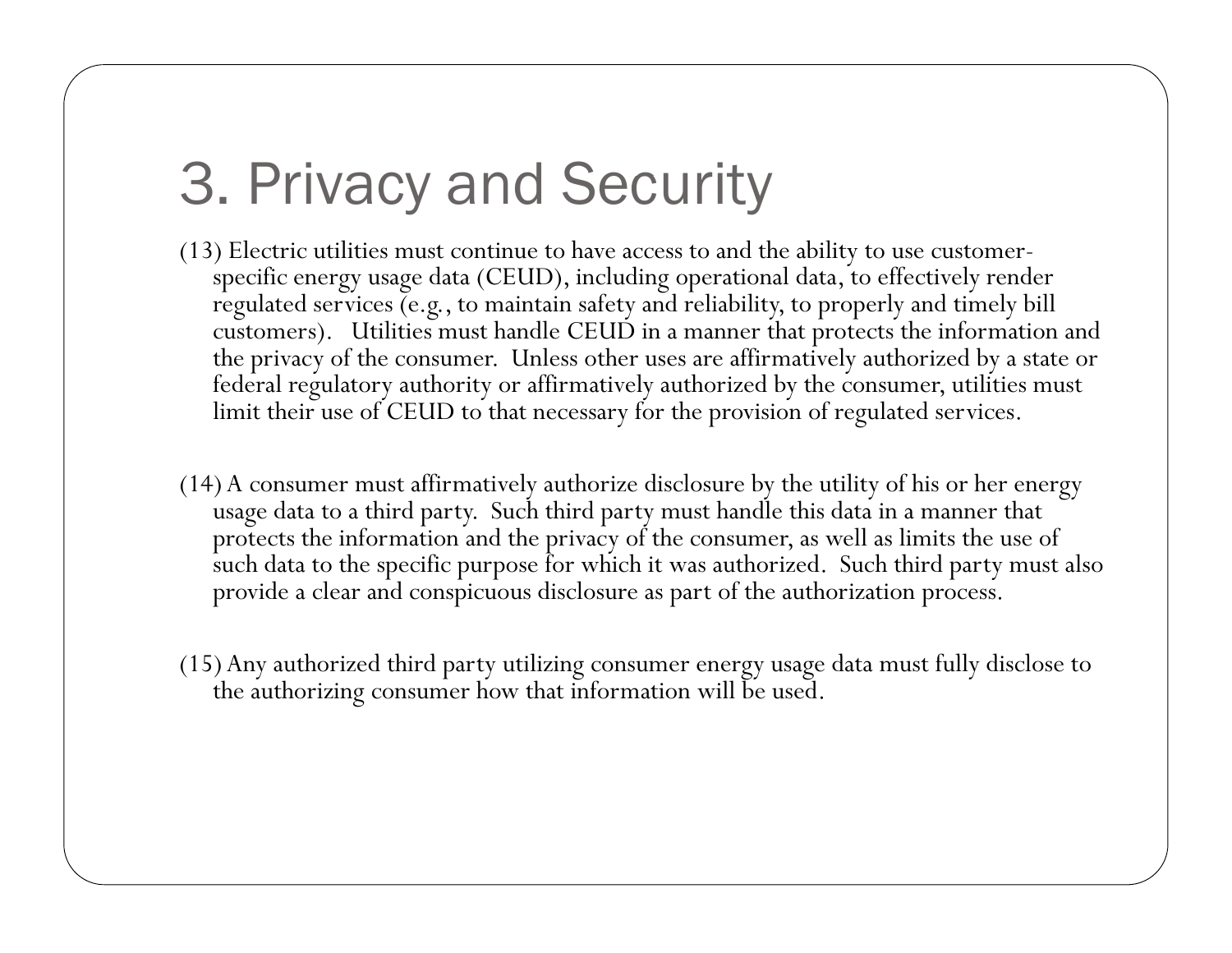# 3. Privacy and Security

- (16) Utilities and commissions and other government agencies should review best practices in other data -intensive industries (e.g., telecommunication, financial and healthcare organizations), and re-examine, in the context of grid modernization, government certification standards, codes of conduct, and consumer safeguards.
- (17) States should consider whether requirements are necessary to protect consumer energy usage data transferred to a third party directly by the consumer.
- (18) Cyber security is a key component of digital communications. Utilities and commissions should continue to address cyber security prior to implementation of grid modernization and on an ongoing basis.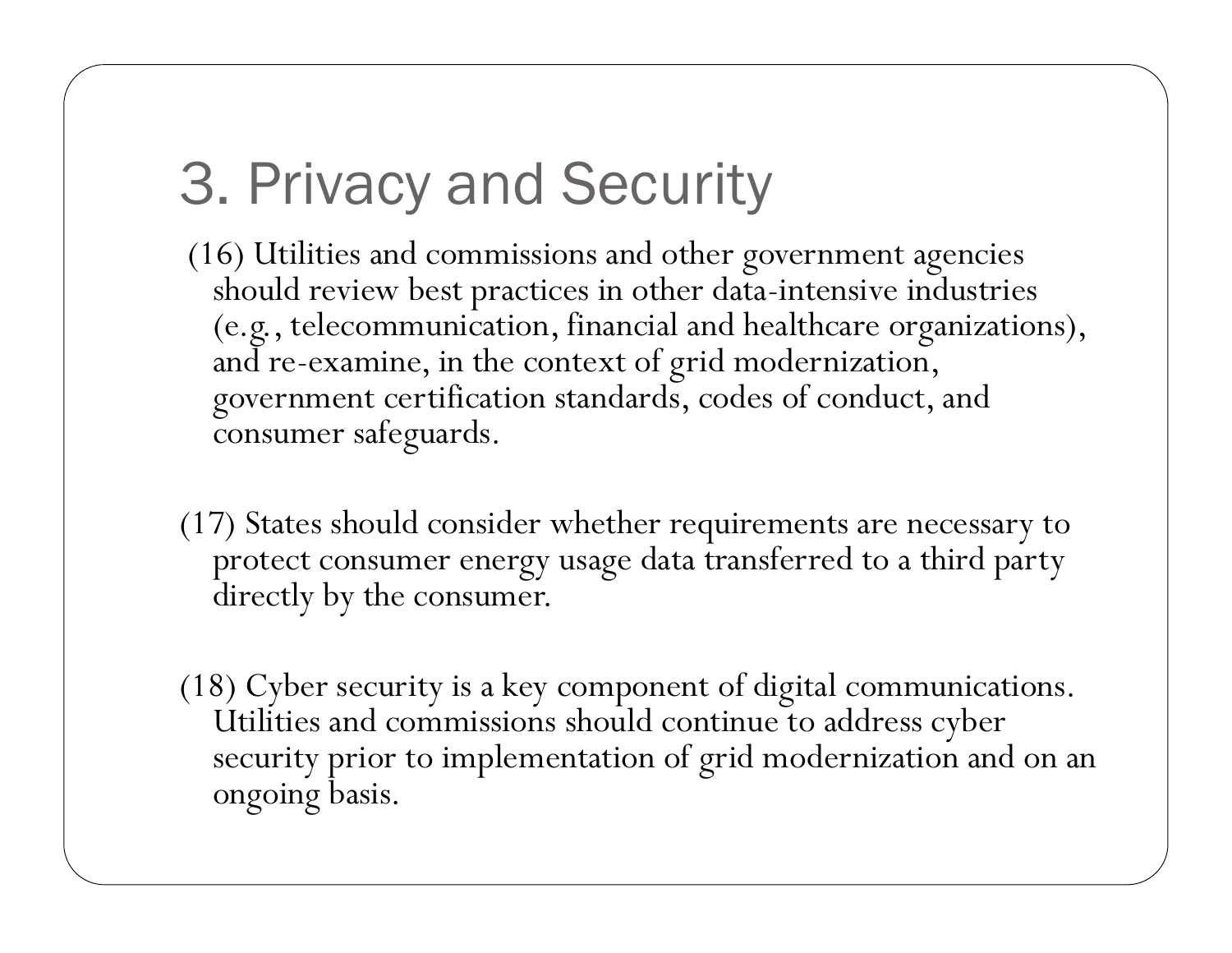## 4. Consumer Education and Communication

- (19) All communications to consumers should be accurate and complete with respect to the benefits, costs and risks of grid modernization, with representative examples encouraged where available.
- (20) All stakeholders have a continued interest in successful communication and should do the best job possible of listening to and communicating with each other and consumers about grid modernization and how it will impact consumers' lives, including consumer protection information. State commissions, consumer advocates, and utilities should initiate this dialogue.
- (21) An active and continuing effort is needed to collect more information and research, and observe and report results, regarding:
- Evolving motivations of different consumer segments;
- Consumer expectations of their energy providers;
- Consumer expectations and understanding of grid modernization;
- Consumer response to dynamic pricing and grid modernization pilots, projects and programs;
- Consumer bill impacts; and
- Best scientific evidence available to address consumer concerns about radio frequency emissions associated with wireless smart meter systems.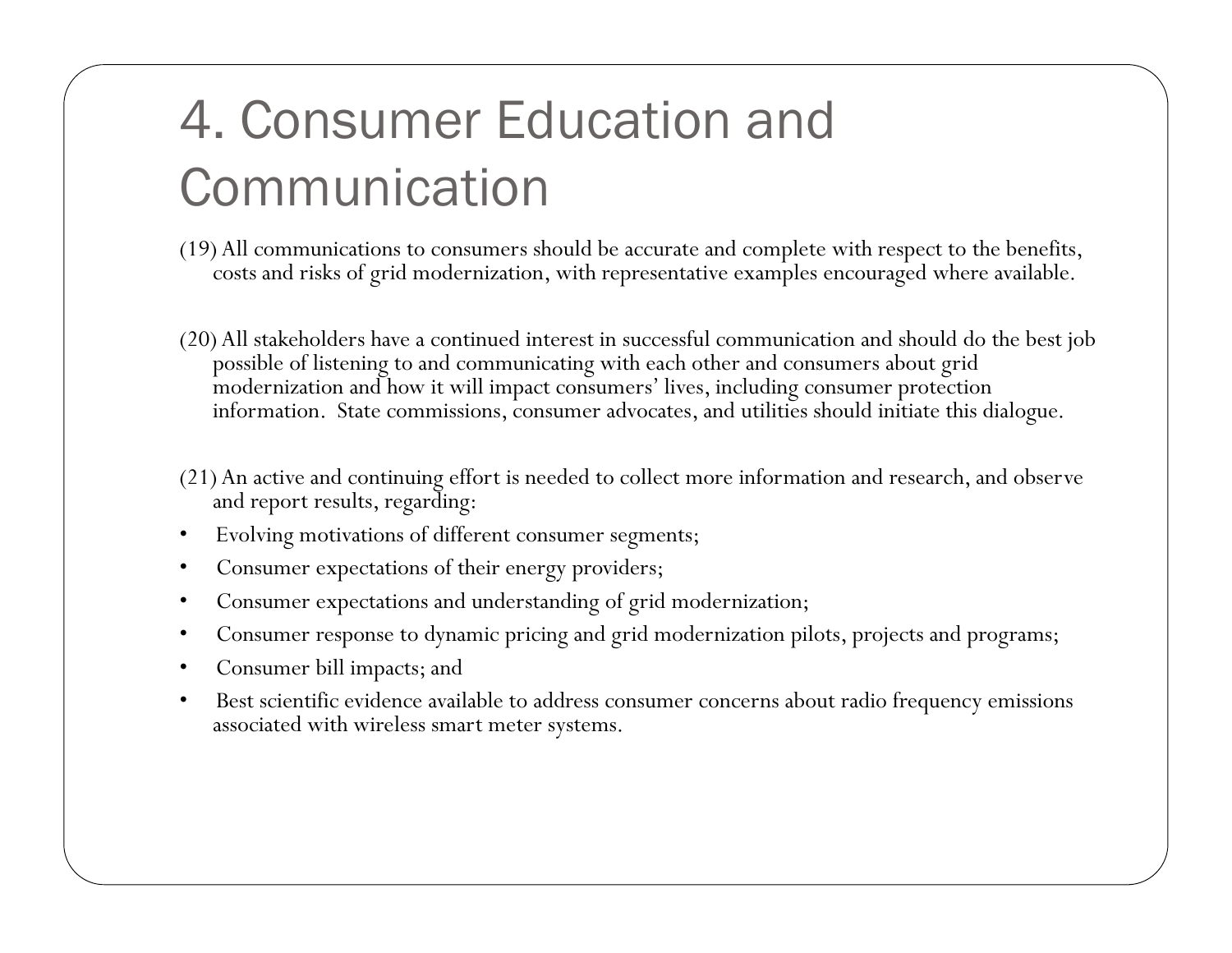### 4. Consumer Education and Communication

- (22) Consumer education and communication regarding grid modernization should be a long-term endeavor, beginning as soon as reasonably practicable, ideally in the design phase, and continuing through project deployment and related program implementation (e.g., smart meter installations, cost recovery, alternative rate design, program goals and results, etc.). The education and communication should include evolvin g communication channels.
- (23) The appropriate stakeholders must be mindful of, and make all reasonable efforts to inform consumers of, the overall nature, process, costs and timing of grid modernization deployment.
- (24) Consumer education and communication need to explain how the consumer energy management experience will change through grid modernization and its components (e.g., alternative rate design that will allow active management of energy consumption).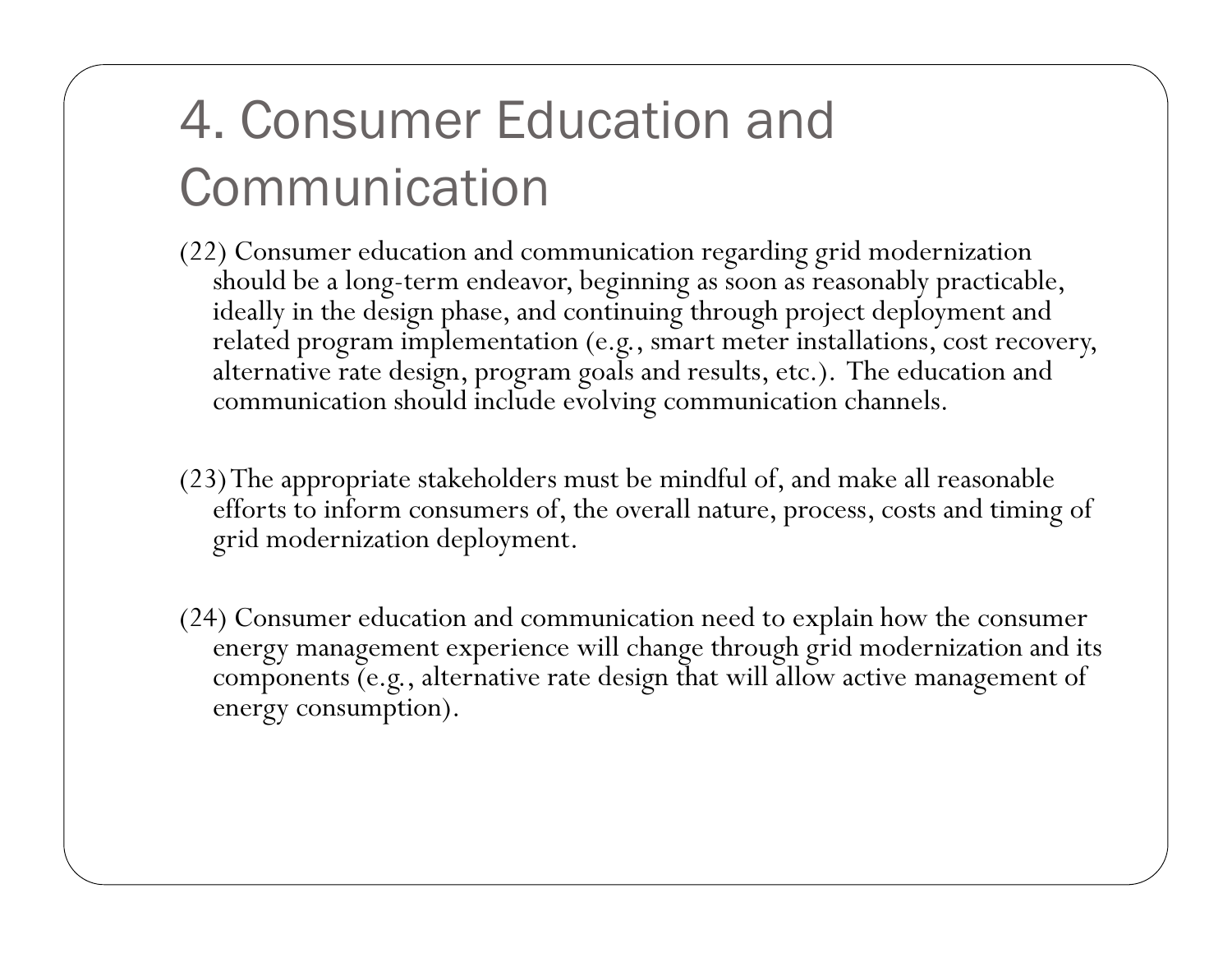#### **5. Federal-State Relations**

- (25) States must retain full regulatory authority over retail utility pricing and customer service matters.
- (26) In determining jurisdictional issues, each level of government should focus on its core competencies. Federal initiatives should be informed by and should not preempt state regulatory processes.
- (27) Collaboration among the states and the federal government, each operating within their respective jurisdictions, as well as consumer advocates, industry, and other stakeholders, can be beneficial in grid modernization development.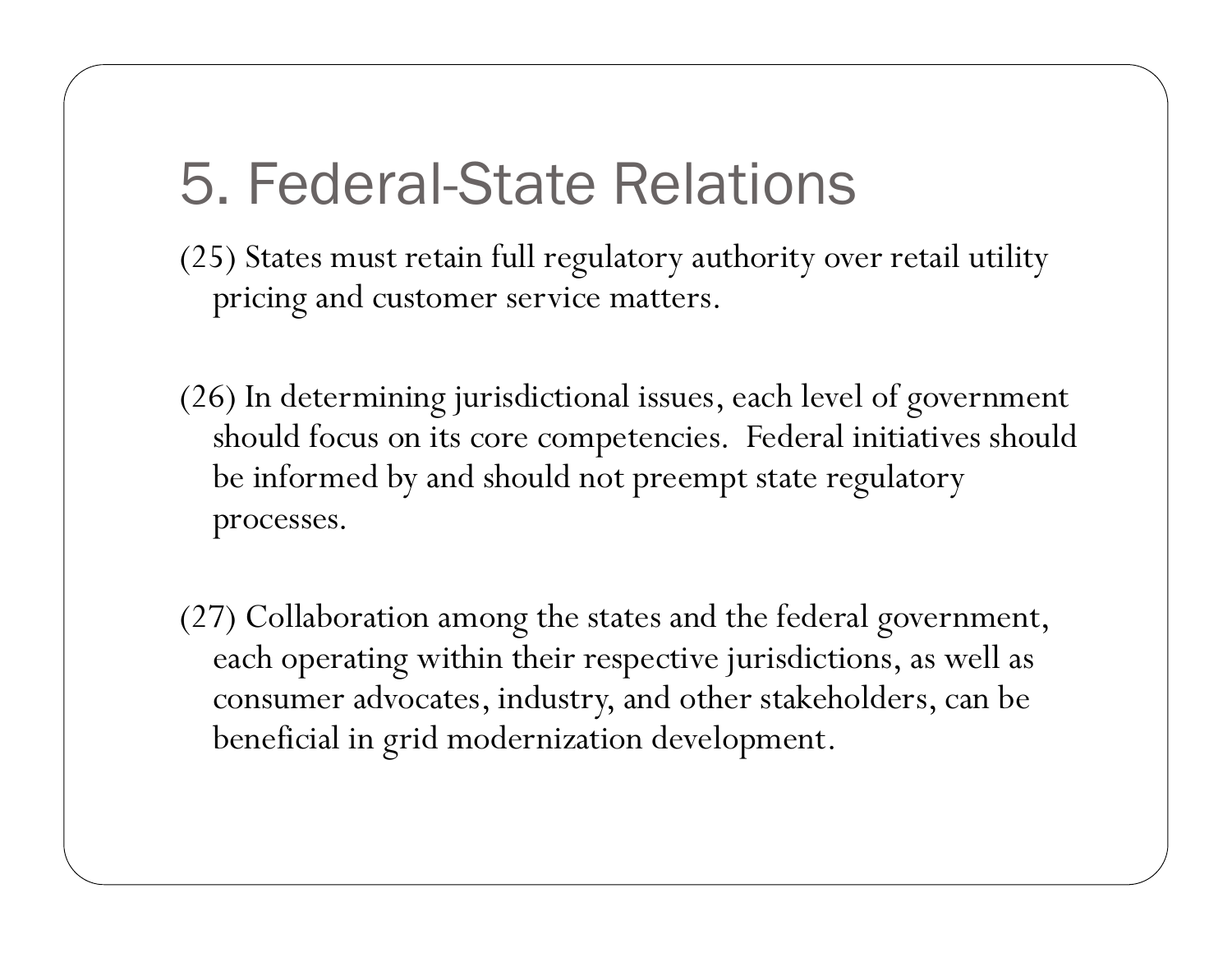#### 5. Federal-State Relations

(28) If any federal standards on privacy and data security pertaining to grid modernization are necessary, they should allow states the maximum flexibility to provide additional or alternative consumer protections and enforcement powers to ensure compliance.

- (29) Grid modernization interoperability standards should facilitate the development of new consumer-facing technologies and applications, while mitigating the risk of premature obsolescence.
- (30) Grid modernization interoperability standards should provide utilities the flexibility to implement the best available technology to provide the level of reliability and customer satisfaction expected by their customers, while maintaining reasonable rates for all customers.